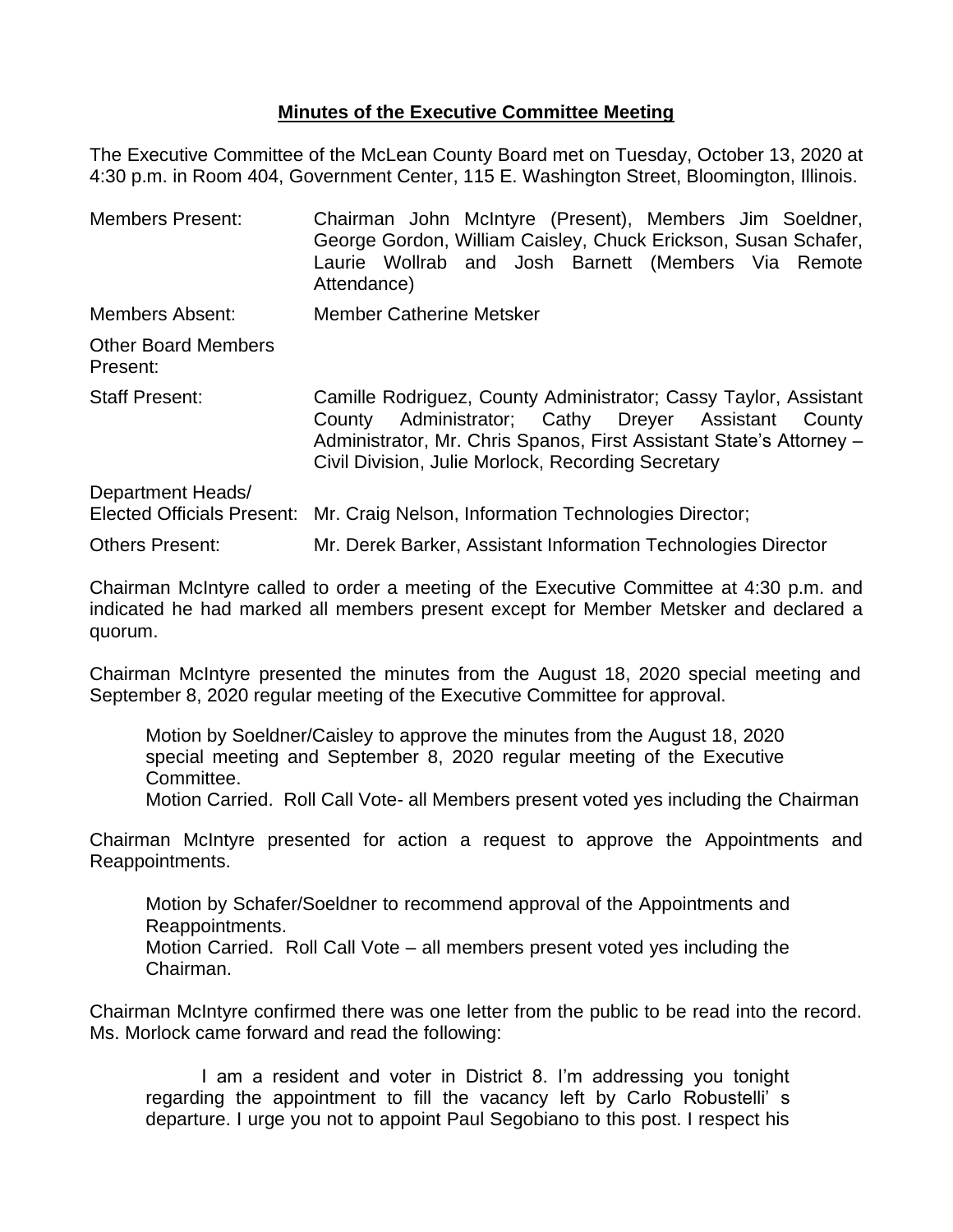long years of service, but the voters have spoken, and his time has passed. The Democratic voters in this district resoundingly defeated Mr. Segobiano by a 70% to 30% margin when he last ran for reelection in 2018.

Statute requires that this seat be filled by a Democrat. Despite his long years of serving as a District 8 representative as a Democrat, after he was resoundingly rejected by the Democratic voters of the district a WGLT news story on May 3, 2018 said: "The longtime Democrat said he's been speaking with local Republicans about possibly running a candidate against Watchinski and Suess." "Personally, if I thought it was a good candidate, someone who could represent the west side of Bloomington and the hard-working people there, I'd probably lend them my support," Segobiano told GLT." The article further states that "Many of Segobiano's endorsements were from Republicans."

District 8 is a strongly Democratic district, and the voters of this district have collectively made it very clear that we do not desire to have Mr Segobiano represent us on the county board, and as such it would be highly inappropriate for him to be appointed to even a short 6-week position.

I urge the appointment of Lea Cline to this seat, as she is the Democratic standard bearer for this seat and this district.

Julian Westerhout

Chairman McIntyre stated the Committee would now hear from the Candidates for the District #8 Vacancy. Ms. Lea Cline was welcomed to the meeting. Ms. Cline stated she had prepared herself in the last year to represent her constituents by getting to know them and the matters they are concerned about. She stated she had familiarized herself with the Board processes and watched Committee and Board meetings. She indicated she had presented a personal statement and CV for the Committee's review. Chairman McIntyre asked if there were any questions, hearing none, he thanked her.

Mr. Paul Segobiano was welcomed to the meeting. Mr. Segobiano stated he had 46 years of experience on the Board and was here today because members had asked him to come and serve for this short time. He stated he has always believed that a well thought out budget helps the members of the community which has been his ultimate goal. He stated that after serving on the Board he continues to serve the Community through his business. He stated felt he this was another way to continue to help by putting his experience to use during this short appointment period.

Ms. Susan Schafer, Chairman of the Health Committee presented for action an Ordinance of the McLean County Board Amending the 2020 Combined Annual Appropriation and Budget Ordinance for Fund 0107 Health Department.

Motion by Schafer/Gordon to recommend an Ordinance of the McLean County Board Amending the 2020 Combined Annual Appropriation and Budget Ordinance for Fund 0107 Health Department. Motion Carried. Roll Call Vote - all members present voted yes including the Chairman.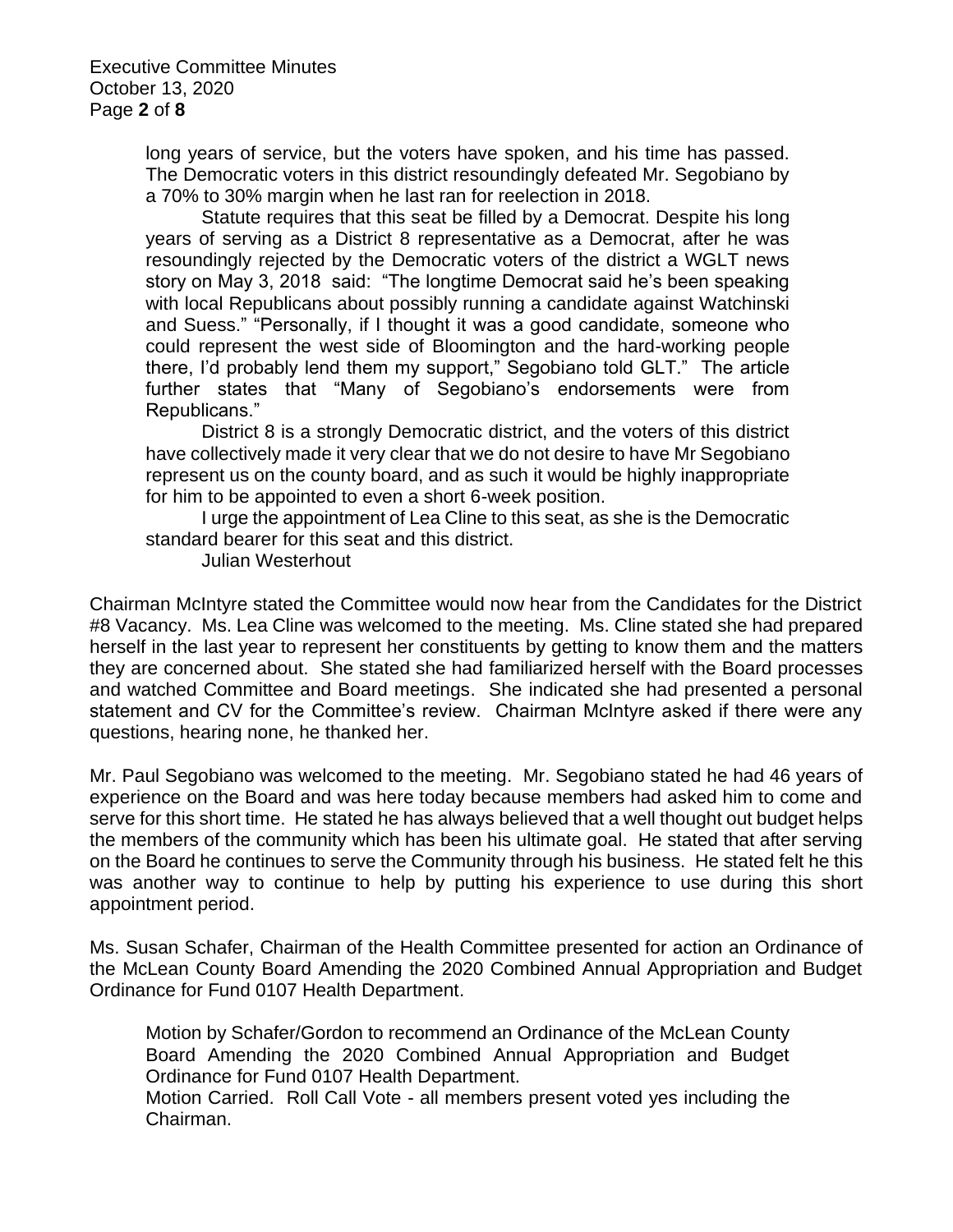Executive Committee Minutes October 13, 2020 Page **3** of **8**

Ms. Schafer, presented for action an Ordinance of the McLean County Board Amending the 2020 Combined Annual Appropriation and Budget Ordinance for Fund 0112 Health Department

Motion by Schafer/Wollrab to recommend an Ordinance of the McLean County Board Amending the 2020 Combined Annual Appropriation and Budget Ordinance for Fund 0112 Health Department Motion Carried. Roll Call Vote - all members present voted yes including the Chairman.

Ms. Schafer presented for action an Emergency Appropriation Ordinance Amending the McLean County Fiscal Year 2020 Combined Annual Appropriation and Budget Ordinance for the Nursing Home Fund 0401 (Electrical and Sprinkler Systems). Mr. Caisley asked why work needed to be done. Ms. Rodriguez stated that as a result of a Medicaid and Medicare survey the Nursing Home needed to complete upgrades in their sprinkler system and electrical. She stated these are required services in order to be compliant and are non-negotiable.

Motion by Schafer/Wollrab to recommend an Emergency Appropriation Ordinance Amending the McLean County Fiscal Year 2020 Combined Annual Appropriation and Budget Ordinance for the Nursing Home Fund 0401 (Electrical and Sprinkler Systems).

Motion Carried. Roll Call Vote - all members present voted yes including the Chairman.

Ms. Schafer, presented for action an Emergency Appropriation Ordinance Amending the McLean County Fiscal Year 2020 Combined Annual Appropriation and Budget Ordinance for the Nursing Home Fund 0401 (Kitchen Carts).

Motion by Schafer/Gordon to recommend an Emergency Appropriation Ordinance Amending the McLean County Fiscal Year 2020 Combined Annual Appropriation and Budget Ordinance for the Nursing Home Fund 0401 (Kitchen Carts).

Motion Carried. Roll Call Vote - all members present voted yes including the Chairman.

Ms. Schafer indicated they had nothing further for action today. Chairman McIntyre asked if there were any questions, hearing none, he thanked her.

Mr. William Caisley Chairman of the Transportation Committee indicated they had no items for action today but would have items for the Board next week. Chairman McIntyre asked if there were any questions; hearing none, he thanked him.

Mr. George Gordon, Chairman of the Justice Committee presented for action a request to approve an Interlocal Agreement between the City of Bloomington, IL, the Town of Normal and the County of McLean, IL – 2020 Byrne Justice Assistance Grant Program Award.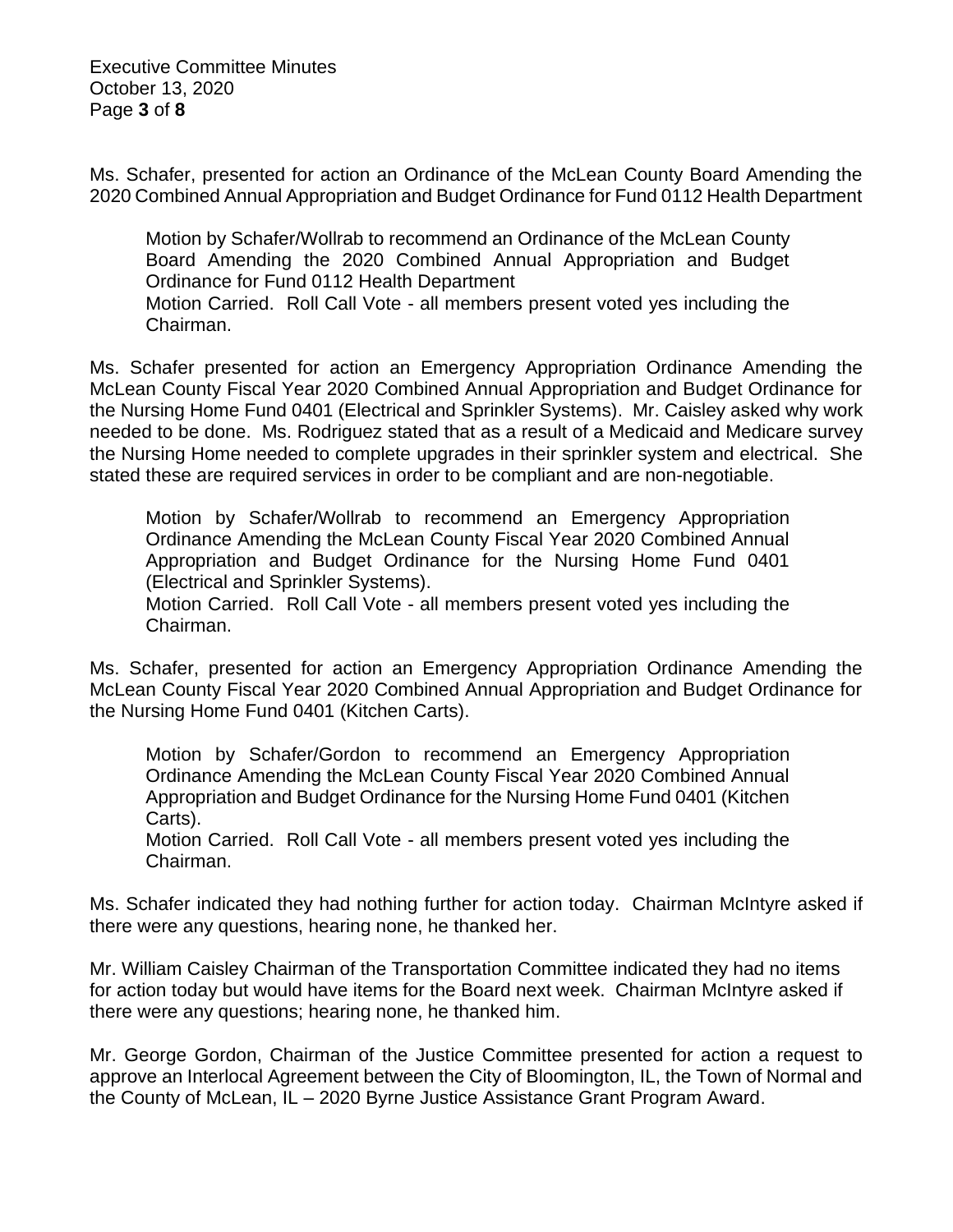Executive Committee Minutes October 13, 2020 Page **4** of **8**

> Motion by Gordon/Caisley to recommend approval of an Interlocal Agreement between the City of Bloomington, IL, the Town of Normal and the County of McLean, IL – 2020 Byrne Justice Assistance Grant Program Award Motion Carried. Roll Call Vote - all present voted aye including Chairman McIntyre

Mr. Gordon presented for action a request to approve a Grant Agreement between the Children's Advocacy Center of Illinois and the Children's Advocacy Center of McLean County.

Motion by Gordon/Schafer to recommend approval of a Grant Agreement between the Children's Advocacy Center of Illinois and the Children's Advocacy Center of McLean County.

Motion Carried. Roll Call Vote - all present voted yes including Chairman McIntyre.

Mr. Gordon presented for action a request to approve an agreement between Illinois Court Appointed Special Advocates and CASA of Mclean County.

Motion by Gordon/Wollrab to recommend approval of an agreement between Illinois Court Appointed Special Advocates and CASA of Mclean County. Motion Carried. Roll Call Vote - all present voted yes including Chairman McIntyre.

Mr. Gordon indicated the Justice Committee had no further items for action today but would have additional items for the Board next week. Chairman McIntyre asked if there were any questions, hearing none, he thanked him.

Mr. Jim Soeldner, Chairman of the Finance Committee, after approval from the Committee to combine three action items, presented for action a request to approve an Illinois State Board of Elections 2020 CARES Act Grant Acceptance Agreement, an Illinois State Board of Elections FY21 Postage Grant Acceptance Agreement and an Illinois State Board of Elections HAVA Election Security Grant Acceptance Agreement.

Motion by Soeldner/Schafer to recommend approval of Illinois State Board of Elections 2020 CARES Act Grant Acceptance Agreement. Illinois State Board of Elections FY21 Postage Grant Acceptance Agreement. an Illinois State Board of Elections HAVA Election Security Grant Acceptance Agreement Motion Carried. Roll call vote – all members present voted yes including the Chairman

Mr. Soeldner presented for action a request to approve an Ordinance by the McLean County Board Amending 116 of the McLean County Code.

Motion by Soeldner/Gordon to recommend approval an Ordinance by the McLean County Board Amending 116 of the McLean County Code. Motion Carried. Roll call vote – all members present voted yes including the Chairman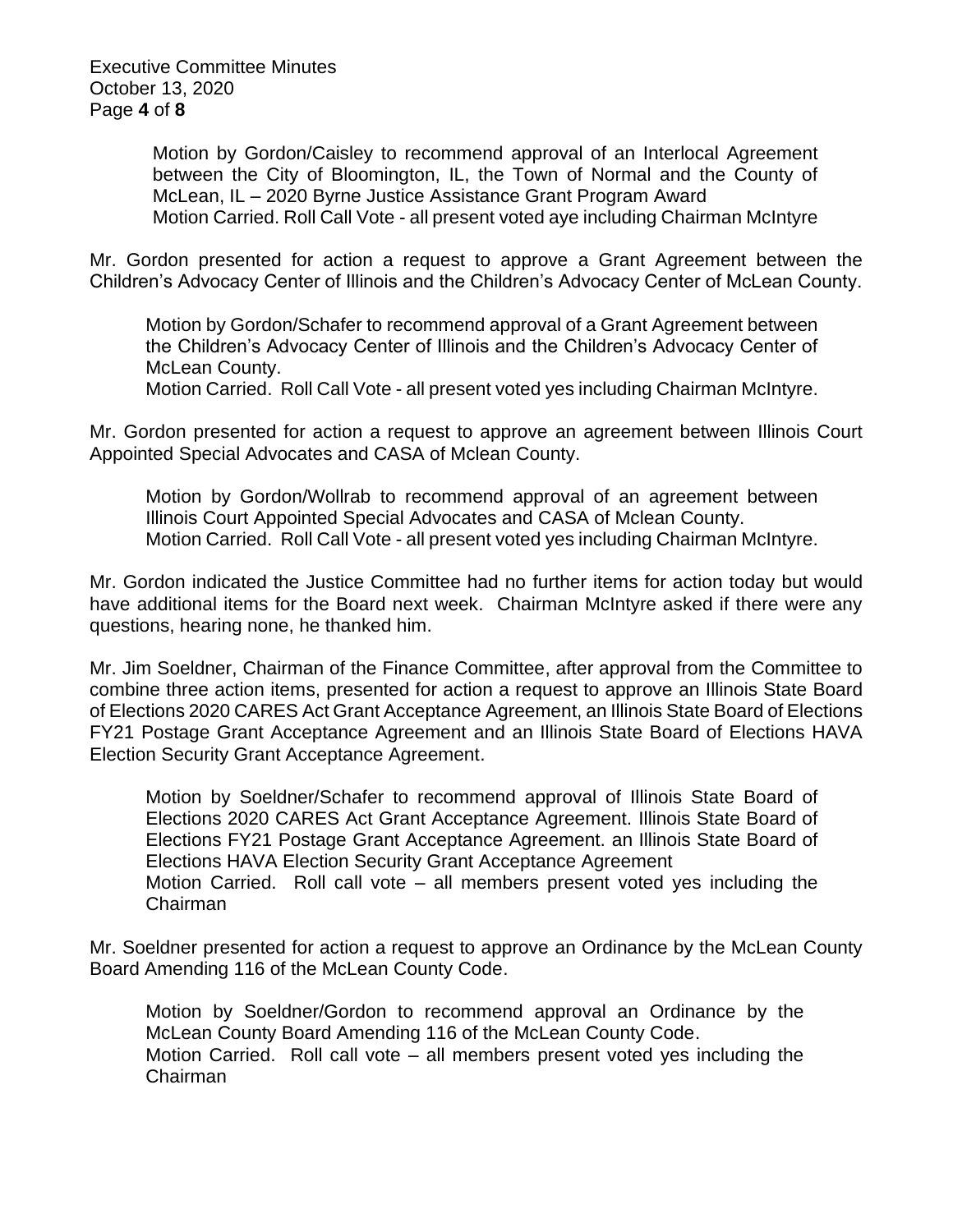Executive Committee Minutes October 13, 2020 Page **5** of **8**

Mr. Soeldner presented for action a request to approve a Resolution Establishing Rates for Health and Life Insurance Coverage. Mr. Soeldner indicated Mr. Gilmores's presentation to the Committee had a lot of good information and encouraged others to listen to the presentation.

Motion by Soeldner/Caisley to recommend approval of a Resolution Establishing Rates for Health and Life Insurance Coverage. Motion Carried. Roll call vote – all members present voted yes including the Chairman.

Mr. Soeldner indicated they had nothing further to present for action today but would have items for the Board next week. Chairman McIntyre asked if there were any questions; hearing none, he thanked him.

Mr. Chuck Erickson, Chairman of the Land Use and Development Committee indicated they had no items for action today nor for the Board next week. Chairman McIntyre asked if the Committee had any questions, hearing none, he thanked her.

Mr. Josh Barnett, Chairman of the Property Committee indicated he had no action items for the Committee nor for the Board next week. Chairman McIntyre asked if there were any questions; hearing none, he thanked him.

Ms. Camille Rodriguez, County Administrator presented for action a request to approve critical hire requests.

Motion by Caisley/Soeldner to approve the critical hire requests. Motion Carried. Roll Call Vote - all members present voted yes including the Chairman

Ms. Rodriguez presented for action a request to approve a Resolution Establishing a Holiday Schedule for County Employees for the year 2021.

Motion by Schafer/Gordon to recommend approval of a Resolution Establishing a Holiday Schedule for County Employees for the year 2021. Motion Carried. Roll Call Vote – all members present voted yes including the Chairman

Ms. Rodriguez presented for action a request to approve a Resolution of the Mclean County Board Continuing the Declaration of a Disaster Pursuant to Section 11 of the Illinois Emergency Management Agency Act. Mr. Caisley asked why we are continuing this. Mr. McIntyre indicated that as long as there are cases, we need to have EMA coordinate services including being able to provide sites, gather and distribute PPE and receive FEMA reimbursement. Mr. McIntyre also stated we need to continue the disaster declaration in order to continue to receive Federal and State funding.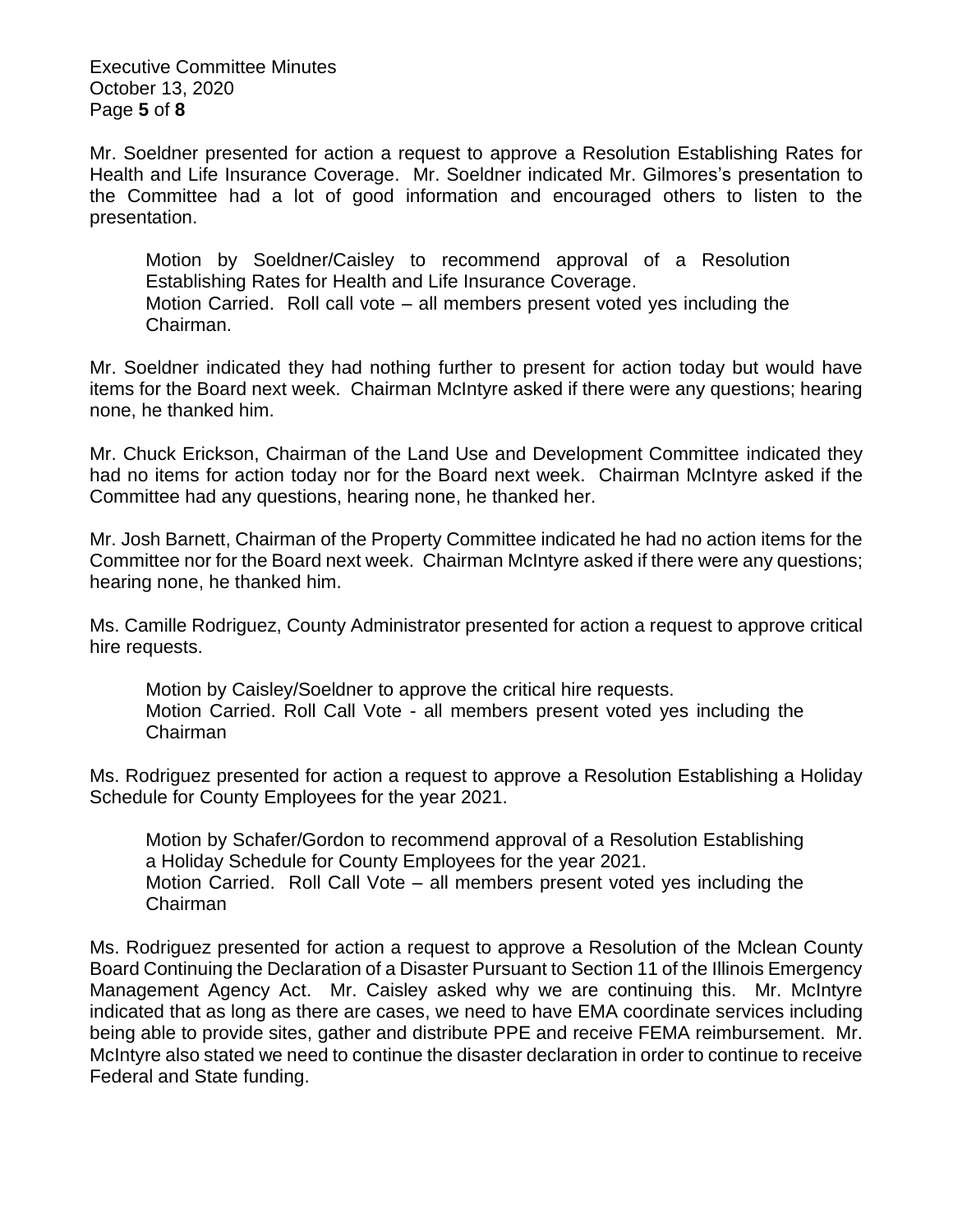Executive Committee Minutes October 13, 2020 Page **6** of **8**

> Motion by Gordon/Soeldner to recommend approval of a Resolution of the Mclean County Board Continuing the Declaration of a Disaster Pursuant to Section 11 of the Illinois Emergency Management Agency Act.

> Motion Carried. Roll Call Vote – all members present voted yes including the Chairman.

Ms. Rodriguez presented for action a request to approve the Fiscal Year 2021 recommended budget for the Information Technologies Department 0001-0043; sub departments 0047 (data processing) and 0107 (County GIS). Mr. Nelson provided an overview of the Information Technologies Department including the 15 staff members and their job responsibilities. He stated they service 850 users, 2000 devices, 600 public applications, 8 facilities and service over 140 software systems. He went over cybersecurity, Data protection and email security. He then summarized revenues and expenses for the department.

Mr. Nelson then went over the GIS budget and reminded the Committee that GIS is an agreement between Bloomington, Normal and the County. He stated revenue includes recording fees, a split between Town, City and County and cost recovery of shared software licenses. He also went over expenses and staffing for GIS. Mr. Soeldner asked about full-time employee salary and the difference between department head number and administration number. Administration indicated there was an error in the original formula. Mr. Caisley asked how the data system in the courts is meeting the mandate to electronically file. Mr. Nelson stated they have been adding enhancements through outside contracts to meet standards.

Motion by Wollrab/Soeldner to recommend approval of Information Technologies Department 0001-0043; sub departments 0047 (data processing) and 0107 (County GIS)

Ms. Rodriguez presented for action a request to approve the County Board Fleet 0001.0001.0100 budget.

Motion by Soeldner/Schafer to recommend approval of County Board Fleet budget 0001.0001.0100 Motion Carried. Roll Call Vote – all members present voted yes including the Chairman.

Ms. Rodriguez presented for action a request to approve the Regional Planning Commission Budget 0001.0001.0010. Mr. Lai went over the role of Regional Planning Commission as the Metropolitan Planning Organization for Bloomington-Normal area. He stated they are now mandated to be part of the McLean County's single audit because of regulatory changes in the GATA so their budget added to the County Budget with that change in 2018. He went over staffing and planning activities including transportation planning, housing initiatives, education and outreach, data gathering, rural planning and development, local planning and technical assistance. Mr. Lai went over revenue sources for the Regional Planning Commission including Federal Funding, State Funding and local funding. He also summarized expenditures for each of the sub-departments in Regional Planning Commission. Ms. Schafer asked about increased funding in the budget. He stated they received grants from State for 2021 and he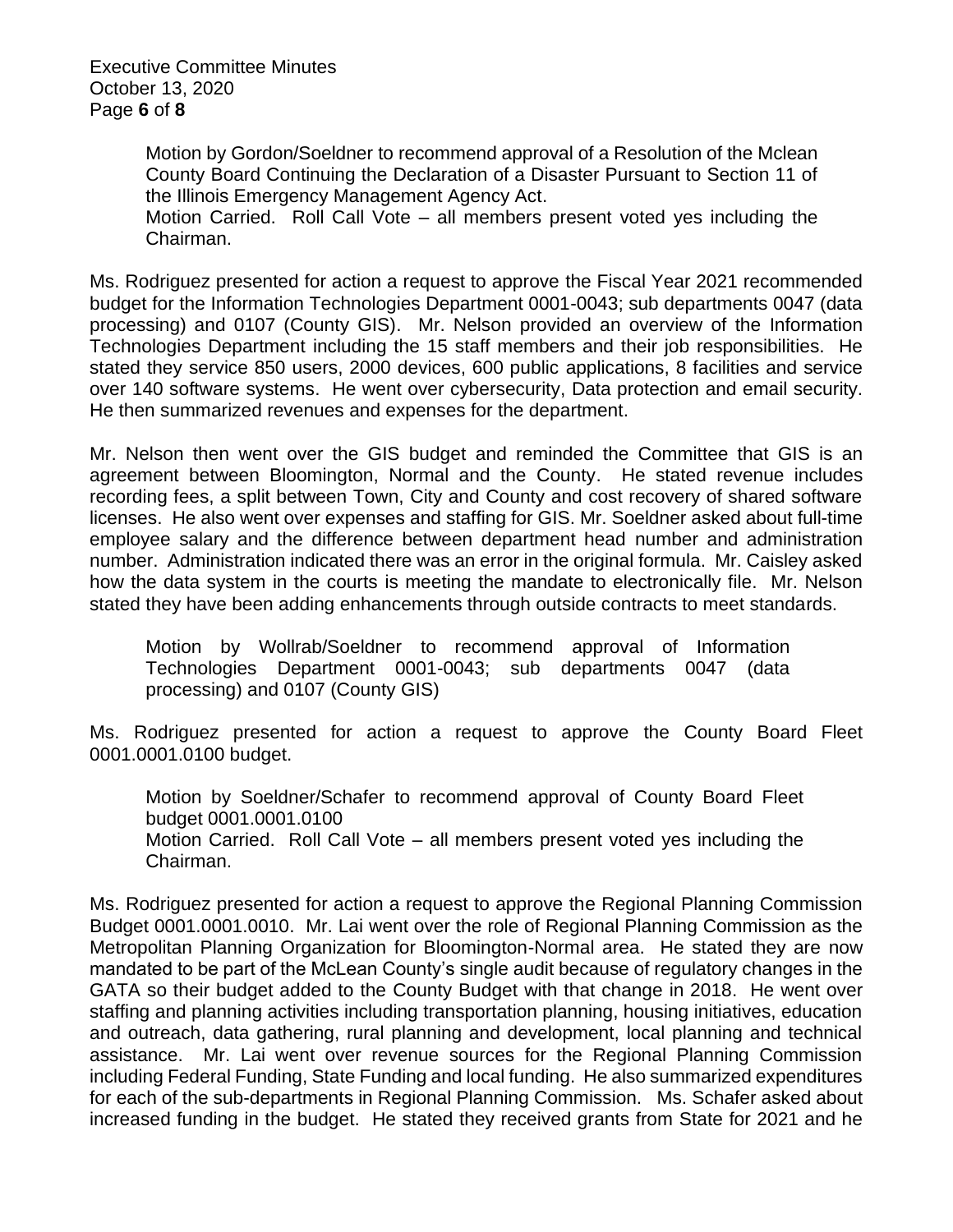Executive Committee Minutes October 13, 2020 Page **7** of **8**

went over those grant funds. Mr. Soeldner stated there seemed to be increases in some lines but then decreases in others for full-time staff and asked if they moved individuals. Mr. Lai confirmed moving staff to and from different projects.

Motion by Gordon/Wollrab to recommend approval of Regional Planning Commission Budget 0001.0001.0010 Motion Carried. Roll call vote – all members present voted yes including the Chairman.

Ms. Rodriguez presented for action a request to approve the County Administrator's Office Budget (Fund 0001 Department 0002, Program 0002). Ms. Rodriguez indicated there was a decrease in supplies, services, salaries and the external auditor expenses. She thanked the interns in the office for their assistance with the budget this year.

Motion by Wollrab/Soeldner to recommend approval of County Administrator's Office Budget (Fund 0001 Department 0002, Program 0002). Motion Carried. Roll call vote – all members present voted yes including the chairman.

Ms. Rodriguez presented the recent employment activity report. Chairman asked if there were any questions, hearing none he thanked her.

Chairman McIntyre asked if there was any other business. Mr. Soeldner indicated Finance would be holding a special meeting to talk about former CDAP money to assist small businesses in the area. He asked members to listen to the meeting if at all possible. Ms. Schafer asked how they could provide input on the program. Ms. Rodriguez indicated she could send report to the Board and take email comments from members not on Finance. Mr. McIntyre asked if this would come to Executive. Ms. Rodriguez indicated they could bring it to Stand-up as Finance wanted this to move forward more quickly.

Ms. Wollrab asked for update on process for Board appointment. Mr. McIntyre asked for input from members to help with the decision as statute indicates they need to make a recommendation within 60 days and he sees several ways to proceed.

Chairman McIntyre presented for approval bills in the amount of \$227,843.59 for the General Fund, Shared Sales Tax and Veterans Assistance and bills in the amount of \$40,729.78 for Regional Planning.